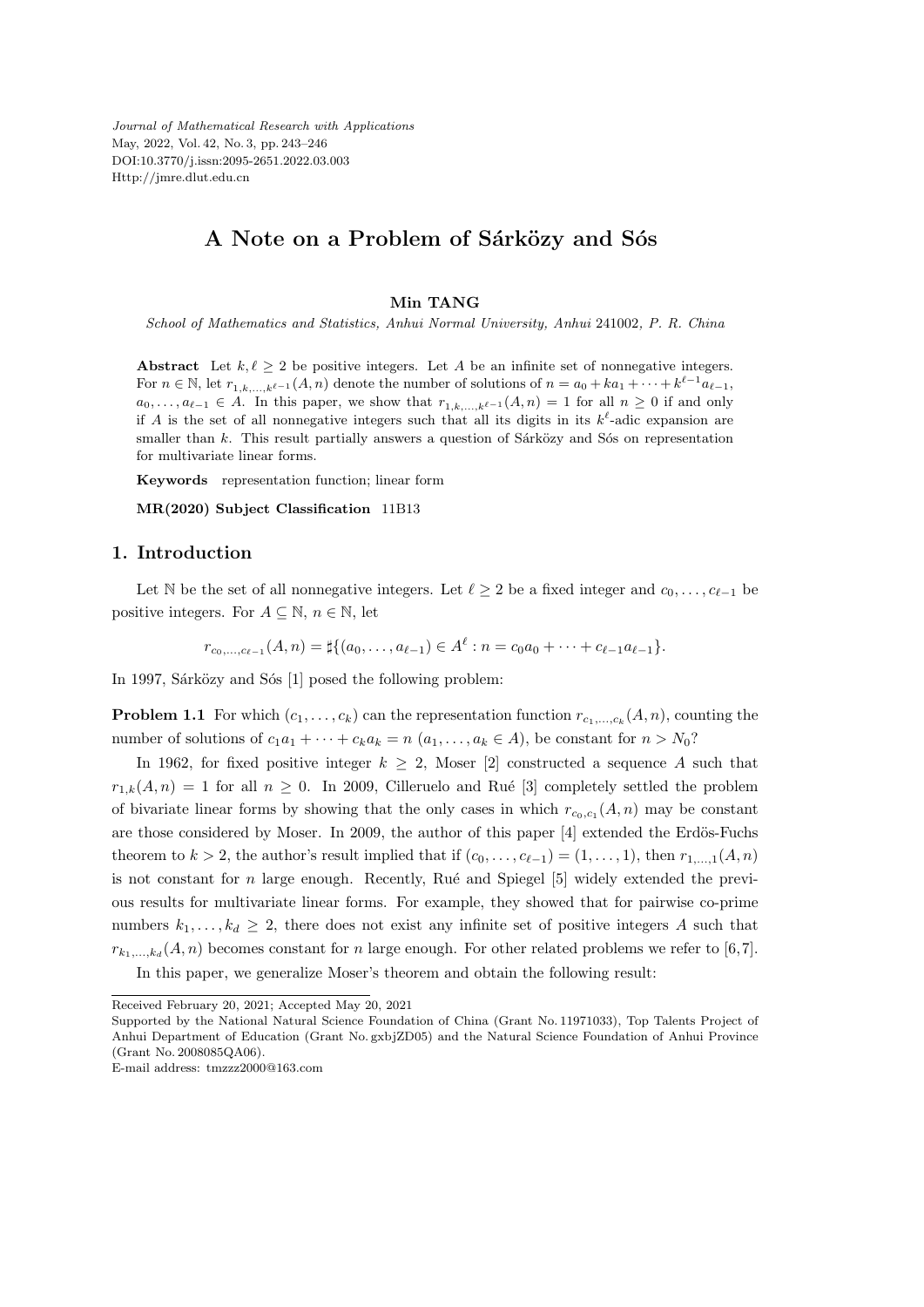**Theorem 1.2** *Let*  $k, \ell \geq 2$  *be positive integers. Let A be an infinite set of nonnegative integers. Then*  $r_{1,k,...,k^{\ell-1}}(A, n) = 1$  *for all*  $n \geq 0$  *if and only if* 

$$
A = \Big\{ \sum_{j=0}^{\infty} r_j k^{\ell j} : r_j \in \mathbb{Z}, 0 \le r_j < k \Big\},\
$$

where in each sum there are only finitely many  $r_j \neq 0$ .

### **2. Proof of Theorem 1.2**

Suppose that

$$
A = \Big\{ \sum_{j=0}^{\infty} r_j k^{\ell j} : r_j \in \mathbb{Z}, 0 \le r_j < k \Big\},\
$$

where in each sum there are only finitely many  $r_j \neq 0$ .

For all  $n \geq 0$ , we know that *n* has a unique  $k^{\ell}$ -adic representation in the form

$$
n = \sum_{j=0}^{s} f_j k^{\ell j}, \ \ 0 \le f_j < k^{\ell}, \ 0 \le j \le s. \tag{2.1}
$$

For  $j = 0, \ldots, s$ , since  $0 \le f_j < k^{\ell}$ , there exist unique nonnegative integers  $0 \le u_0^{(j)}, \ldots, u_{\ell-1}^{(j)} < k$ such that

$$
f_j = u_0^{(j)} + u_1^{(j)}k + \dots + u_{\ell-1}^{(j)}k^{\ell-1}.
$$
 (2.2)

By  $(2.1)$  and  $(2.2)$ , we have

$$
n = \sum_{j=0}^{s} (u_0^{(j)} + u_1^{(j)}k + \dots + u_{\ell-1}^{(j)}k^{\ell-1})k^{\ell j}
$$
  
= 
$$
\sum_{j=0}^{s} u_0^{(j)}k^{\ell j} + k \sum_{j=0}^{s} u_1^{(j)}k^{\ell j} + \dots + k^{\ell-1} \sum_{j=0}^{s} u_{\ell-1}^{(j)}k^{\ell j}.
$$
 (2.3)

Write

$$
a_i = \sum_{j=0}^{s} u_i^{(j)} k^{\ell j}, \quad i = 0, \dots, l-1.
$$

Then  $a_i \in A$  ( $0 \leq i \leq \ell - 1$ ). By (2.3), we have

$$
r_{1,k,...,k^{\ell-1}}(A,n) \ge 1
$$

for all  $n \geq 0$ .

Assume that

$$
n = \sum_{j=0}^{s_0} u_0^{(j)} k^{\ell j} + k \sum_{j=0}^{s_1} u_1^{(j)} k^{\ell j} + \dots + k^{\ell-1} \sum_{j=0}^{s_{\ell-1}} u_{\ell-1}^{(j)} k^{\ell j} = \sum_{j=0}^{t_0} v_0^{(j)} k^{\ell j} + k \sum_{j=0}^{t_1} v_1^{(j)} k^{\ell j} + \dots + k^{\ell-1} \sum_{j=0}^{t_{\ell-1}} v_{\ell-1}^{(j)} k^{\ell j},
$$
(2.4)

where  $0 \le u_i^{(j)}$ ,  $v_i^{(j)} < k$ ,  $i = 0, ..., \ell - 1$ . Write

$$
s'=\max\{s_0,\ldots,s_{\ell-1}\},\,
$$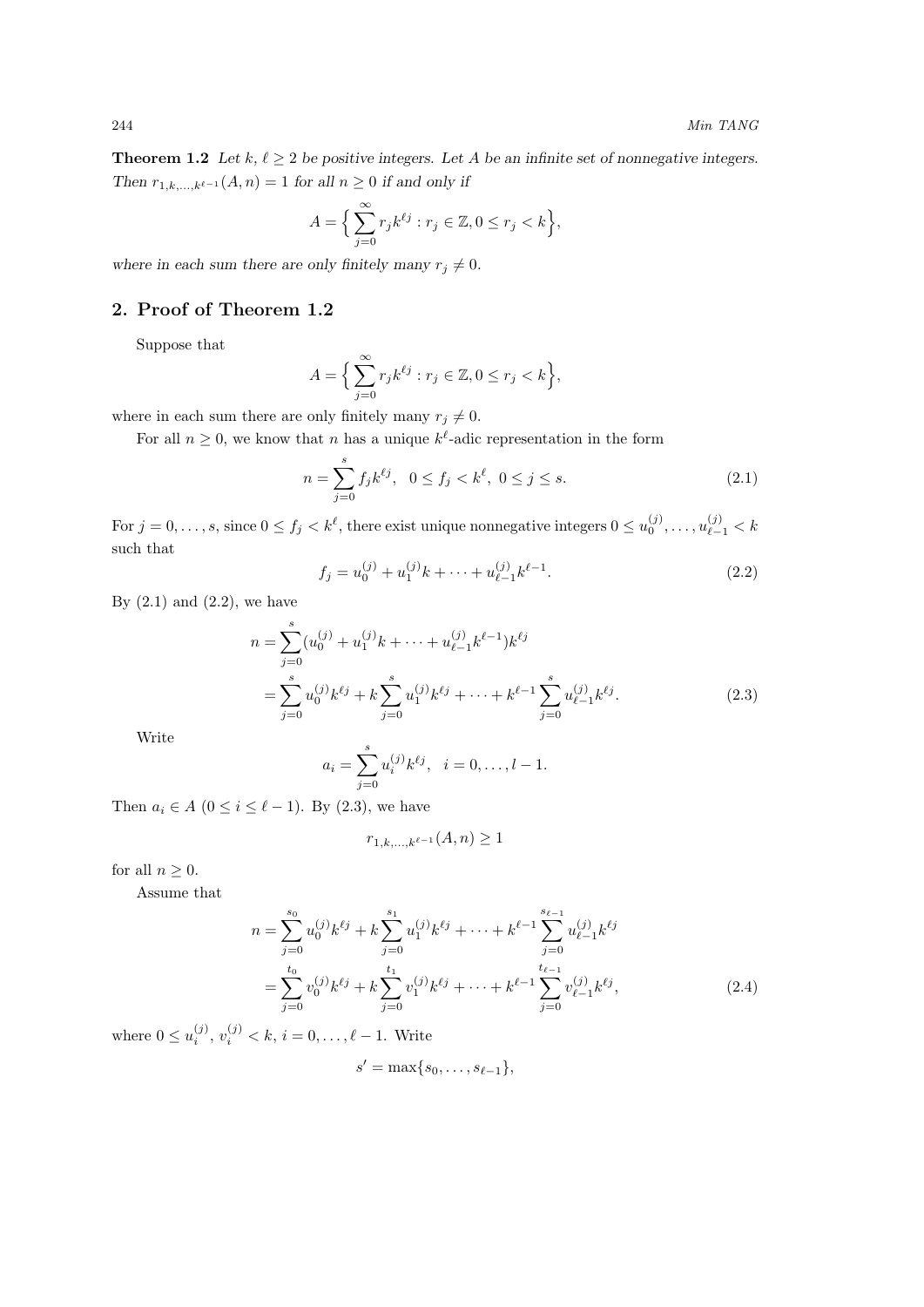*A note on a problem of Sárközy and Sós* 245

$$
t'=\max\{t_0,\ldots,t_{\ell-1}\}.
$$

For  $0 \leq i \leq \ell - 1$ , if  $s_i < s'$ , then let  $u_i^{(j)} = 0$  for all  $j = s_i + 1, \ldots, s'$ ; if  $t_i < t'$ , then let  $v_i^{(j)} = 0$ for all  $j = t_i + 1, ..., t'$ .

By  $(2.4)$ , we have

$$
n = \sum_{j=0}^{s'} (u_0^{(j)} + u_1^{(j)}k + \dots + u_{\ell-1}^{(j)}k^{\ell-1})k^{\ell j}
$$
  
= 
$$
\sum_{j=0}^{t'} (v_0^{(j)} + v_1^{(j)}k + \dots + v_{\ell-1}^{(j)}k^{\ell-1})k^{\ell j}.
$$
 (2.5)

Since *n* has a unique  $k^{\ell}$ -adic representation, by (2.1) and (2.5), we have  $s' = t' = s$  and for all  $j = 0, \ldots, s$ , we have

$$
f_j = u_0^{(j)} + ku_1^{(j)} + \dots + k^{\ell-1} u_{\ell-1}^{(j)}
$$
  
=  $v_0^{(j)} + kv_1^{(j)} + \dots + k^{\ell-1} v_{\ell-1}^{(j)}$ .

Noting that every  $f_j$  has a unique *k*-adic representation, we have  $u_i^{(j)} = v_i^{(j)}$ ,  $i = 0, \ldots, \ell - 1$ . Hence

$$
r_{1,k,\dots,k^{\ell-1}}(A,n) = 1
$$

for all  $n \geq 0$ .

On the other hand, for every set *A* of nonnegative integers, we write the formal power series  $f_A(z)$  defined as

$$
f_A(z) := f(z) = \sum_{a \in A} z^a.
$$

Then

$$
\sum_{n=0}^{\infty} r_{1,k,\dots,k^{\ell-1}}(A,n)z^n = \sum_{a_0,\dots,a_{\ell-1}\in A} z^{a_0+ka_1+\dots+k^{l-1}a_{l-1}}.
$$

If  $r_{1,k,...,k^{\ell-1}}(A, n) = 1$  for all  $n \geq 0$ , then

$$
\frac{1}{1-z} = f(z)f(z^k) \cdots f(z^{k^{\ell-1}}).
$$
 (2.6)

Change variable  $z := z^k$ , we have

$$
\frac{1}{1-z^k} = f(z^k)f(z^{k^2})\cdots f(z^{k^\ell}).
$$
\n(2.7)

By  $(2.6)$  and  $(2.7)$ , we have

$$
f(z) = \frac{1 - z^k}{1 - z} f(z^{k^{\ell}})
$$
  
=  $(1 + z + z^2 + \dots + z^{k-1}) f(z^{k^{\ell}}).$ 

By iterating we get

$$
f(z) = \prod_{j=0}^{\infty} (1 + z^{(k^{\ell})^j} + z^{2(k^{\ell})^j} + \dots + z^{(k-1)(k^{\ell})^j}).
$$